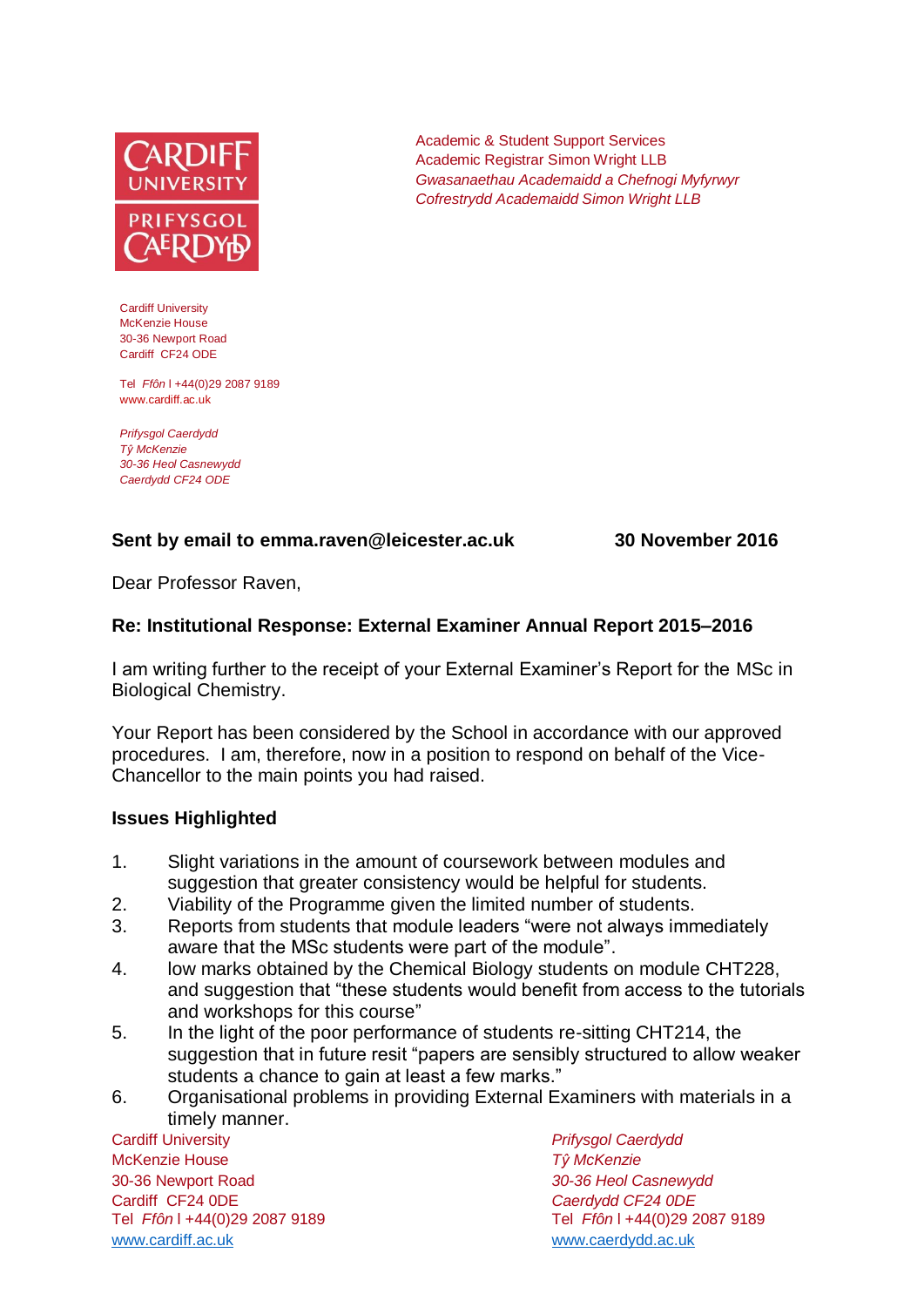## **The following response has been provided on behalf of the School:**

- 1. The School agrees with this general principle and indeed most of the core modules for the programme have the same assessment regime (70% examination, 30% coursework). Apart from the key skills, practical and colloquium modules (which are 100% coursework), the exceptions (e.g. CHT229) are modules in which it was felt that more of the learning outcomes could only be assessed in a formal examination. The School will however keep this under review. Module information, including details of the assessment, is available via SIMS and from 2015/16 has not been reproduced in the Course Handbook.
- 2. This is something that the School keeps under constant review. The programme attracts a significant number of applications, particularly from overseas, and 77 offers were made for admission in September 2016, 32 of which were firmly accepted. Only 4 students have in fact enrolled, however. Many of the modules taken by Biological Chemistry students are shared with other programmes, but nevertheless the School agrees that enrolment at this level is not sustainable in the long term.
- 3. This relates to modules where lectures are shared between MChem and MSc programmes, and should not have happened, as all module leaders were informed at the start of the academic year of the two different groups of students. In 2016/17 the School will make sure this message is passed on to all academic staff involved in the delivery of such modules.
- 4. This module is identical to the final year MChem module CH3404 in all respects except the pass mark. MChem and MSc students therefore attend the workshops ("class tutorials") together and complete the same assignments. The module CHT232 (Key Skills for Postgraduate Chemists) is used in part to provide MSc students with required background knowledge that may have been missing from their undergraduate degree. The School notes that CHT228 is an optional module, but will look to see if changes need to be made to the content of CHT232, and/or to the enrolment advice given by Personal Tutors, in order that students are better prepared for it.
- 5. The School is happy to implement this suggestion.
- 6. The School apologises for the organisational problems that occurred in 2015/16. Some changes have been made for 2016/17, and it is anticipated that the process will run more smoothly this year.

# **The University is pleased to note your positive comments including:**

1. your positive indications regarding the programme structure, academic standards and assessment process

Cardiff University *Prifysgol Caerdydd* McKenzie House *Tŷ McKenzie* 30-36 Newport Road *30-36 Heol Casnewydd* Tel *Ffôn* l +44(0)29 2087 9189 Tel *Ffôn* l +44(0)29 2087 9189 [www.cardiff.ac.uk](http://www.cardiff.ac.uk/) [www.caerdydd.ac.uk](http://www.caerdydd.ac.uk/)

Cardiff CF24 0DE *Caerdydd CF24 0DE*